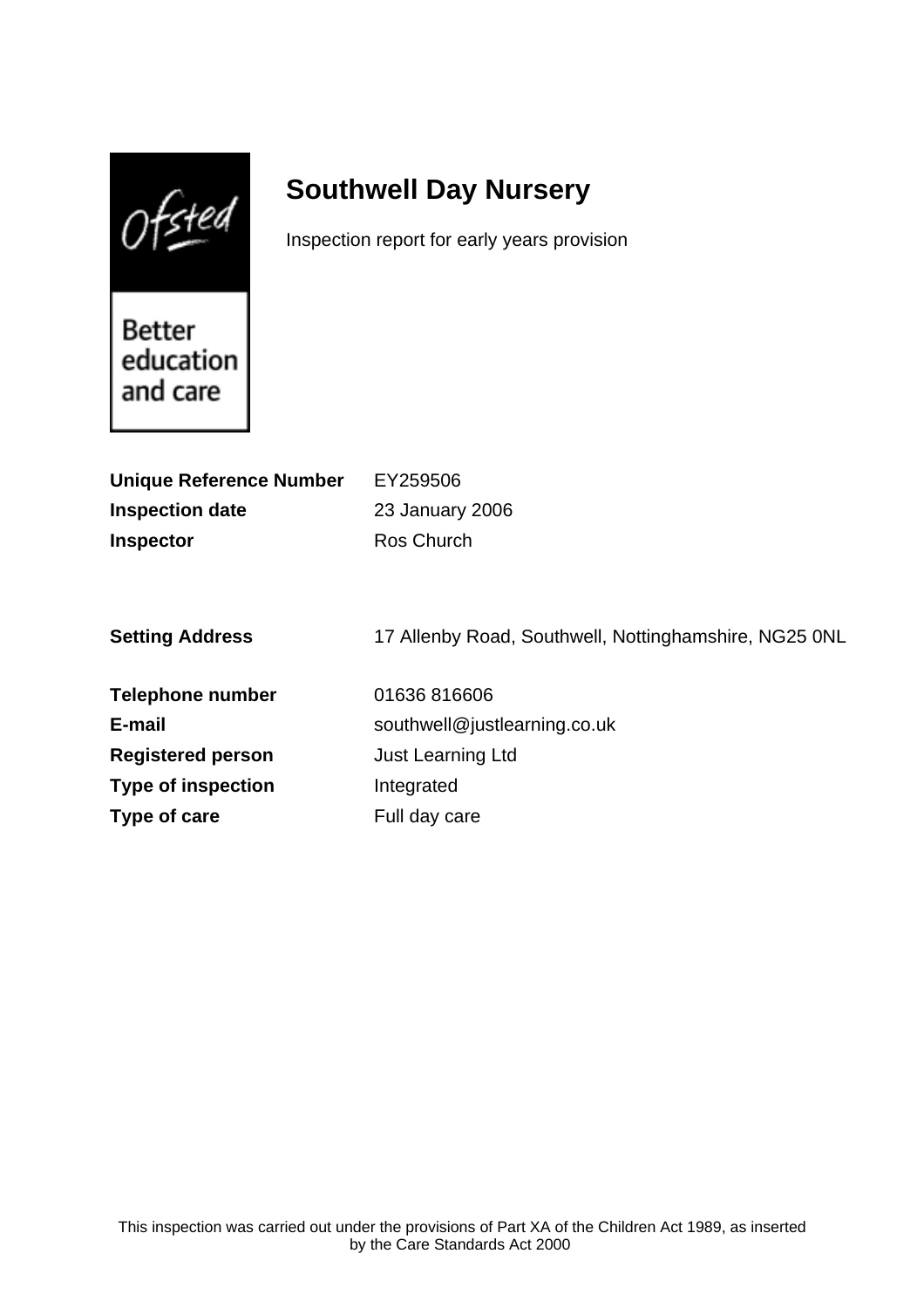# **ABOUT THIS INSPECTION**

The purpose of this inspection is to assure government, parents and the public of the quality of childcare and, if applicable, of nursery education. The inspection was carried out under Part XA Children Act 1989 as introduced by the Care Standards Act 2000 and, where nursery education is provided, under Schedule 26 of the School Standards and Framework Act 1998.

This report details the main strengths and any areas for improvement identified during the inspection. The judgements included in the report are made in relation to the outcomes for children set out in the Children Act 2004; the National Standards for under 8s day care and childminding; and, where nursery education is provided, the Curriculum guidance for the foundation stage.

The report includes information on any complaints about the childcare provision which Ofsted has received since the last inspection or registration or 1 April 2004 whichever is the later.

# **The key inspection judgements and what they mean**

Outstanding: this aspect of the provision is of exceptionally high quality Good: this aspect of the provision is strong Satisfactory: this aspect of the provision is sound Inadequate: this aspect of the provision is not good enough

For more information about early years inspections, please see the booklet Are you ready for your inspection? which is available from Ofsted's website: www.ofsted.gov.uk.

# **THE QUALITY AND STANDARDS OF THE CARE AND NURSERY EDUCATION**

On the basis of the evidence collected on this inspection:

The quality and standards of the care are inadequate - notice of action to improve. The registered person does not meet the National Standards for under 8s day care and childminding.

The quality and standards of the nursery education are satisfactory.

# **WHAT SORT OF SETTING IS IT?**

Just Learning Southwell Day Nursery was taken over by the present owners in 2003. It operates from a purpose built building which opened as a day nursery in 1996. It is situated in the town of Southwell, Nottinghamshire. A maximum of 37 children may attend the nursery at any one time. The nursery is open each weekday from 07:30 to 18:00 for 52 weeks of the year, closing for bank holidays only. All children share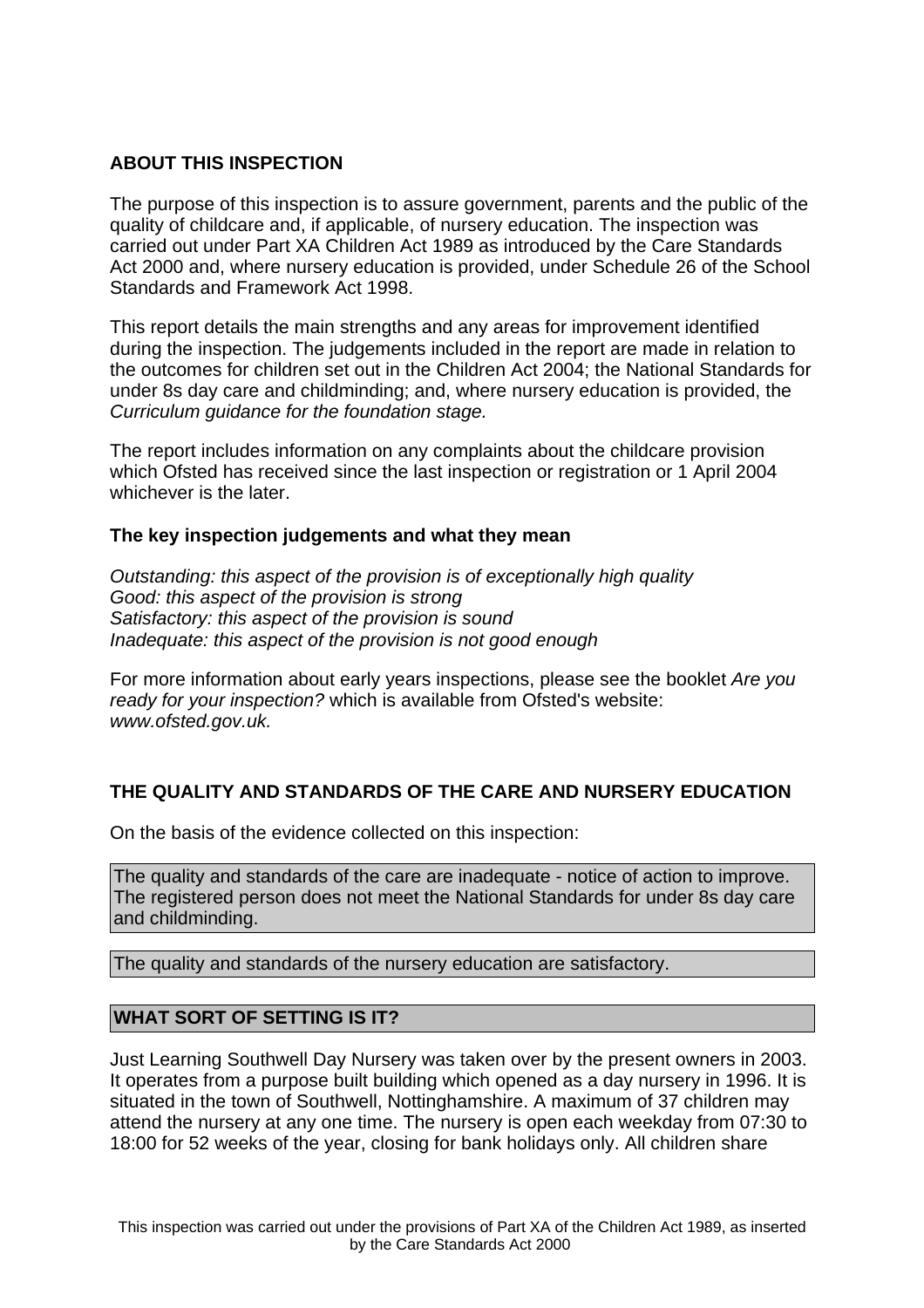access to a secure enclosed outdoor play area.

There are currently 97 children from 16 weeks to 4 years on roll. Of these 14 children receive funding for nursery education. Children come from a wide catchment area.

The nursery employs 13 staff who work with the children. There are 8 staff, including the manager who hold recognised early years qualifications, and 3 staff working towards a qualification. The nursery is a member of the Pre-School Learning Alliance, and receives support from the Nottinghamshire Local Authority.

# **THE EFFECTIVENESS OF THE PROVISION**

# **Helping children to be healthy**

The provision is satisfactory.

Children are cared for in clean and well-maintained premises. Their good health is promoted because staff follow generally good health and hygiene practices. For example, clear procedures are followed when changing nappies, staff use disposable gloves and aprons. Children begin to learn to keep themselves healthy by recognising the importance of personal hygiene through daily routines at the nursery. For example, older children wash their hands after using the toilet and before meals. However, many children choose to use shared towels for drying hands, these procedures are not fully effective in minimising risks of cross-infection. Children receive appropriate care and treatment in the event of an accident because sufficient staff are trained in first aid and have access to suitably stocked first aid kits.

Children enjoy a generally good range of healthy meals. Meals are rotated to ensure children receive a varied diet. Children's individual dietary needs and routines are met because the staff work well with the parents. Mealtimes are social occasions when children sit within their own group rooms and enjoy each other's company. Older children help themselves to drinks as they require, whilst younger children are offered them regularly to ensure they do not become thirsty. Babies and children enjoy daily opportunities for physical play either indoors and outdoors, depending on the weather. They enjoy using wheeled toys, playing with balls and hoops and joining in with group circle games. Children are beginning to understand the positive benefits of exercise for their well-being.

# **Protecting children from harm or neglect and helping them stay safe**

The provision is satisfactory.

Children are cared for in a welcoming, secure and generally safe environment. Their risk of accidental injury is minimised as policies and procedures usually ensure that nursery rooms and outdoor areas are safe and suitable. However, children's safety is compromised as access to the kitchen is not always prevented. Children are supervised well to ensure their security during arrival and departure times. They are kept safe in the event of a fire because staff are familiar with procedures. Appropriate fire safety equipment is in place and practises are carried out on a regular basis to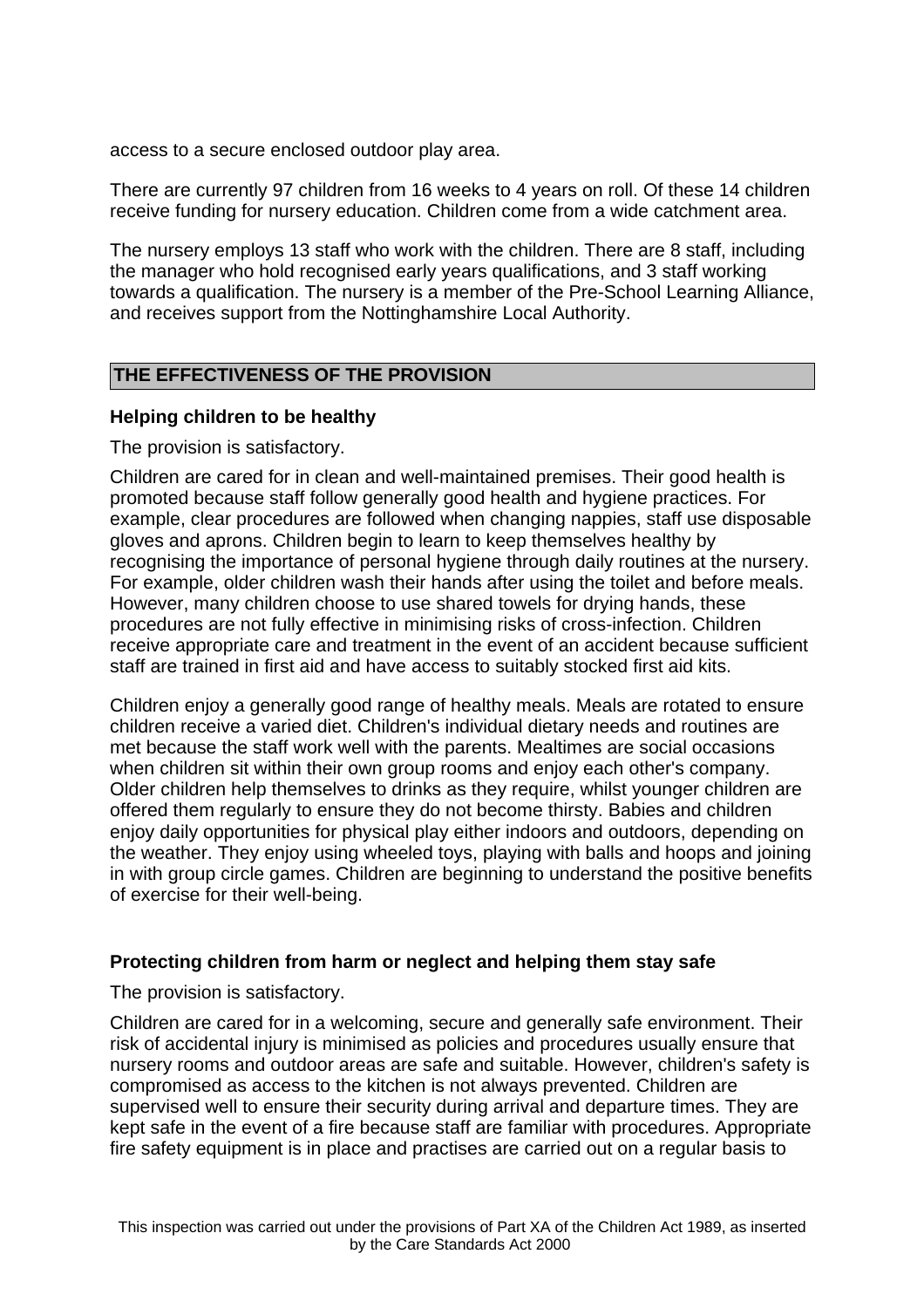ensure children are familiar with the evacuation plan. Children's welfare is protected as staff have a sound knowledge of the current child protection policy and procedures.

Children are grouped in rooms according to their age and ability, where space is used well to allow them to play, eat and rest depending on their needs. Children's art work is displayed around the nursery, which makes the environment attractive and helps children to feel valued and have a sense of belonging. Children have access to a generally good range of play materials which are clean, safe and suitable to their interests and age range. They develop their independence as they choose which activities to participate in.

#### **Helping children achieve well and enjoy what they do**

The provision is satisfactory.

Children are content and settled within the nursery. They make positive relationships with the staff and one another. Babies and young children have a clear bond with the staff who work with them, this increases their sense of well-being. Regular discussions with parents ensure that young children benefit from and experience familiar home routines for eating and sleeping, helping them to feel safe and secure.

Young children and babies enjoy a range of activities and experiences because the staff use the 'Birth to three matters' framework to plan children's play. However, assessment and planning systems are in their early stages and do not yet link together. This means that while young children experience a variety and balance of activities these are not always planned according to their interests and what they need to do next. Babies and young children enjoy joining in with songs and rhymes, they explore the sounds made by musical instruments, or when hitting one object against another such as two bricks. They are beginning to explore their environment with their senses, such as when playing with the sand or dough. Older children enjoy playing imaginatively within the home corner, sharing their play and experiences with others. They use construction materials to build with purpose and enjoy listening to stories.

The quality of teaching and learning is satisfactory. Children make sound progress towards the early learning goals as a broad range of activities are planned and provided, which link to the stepping stones across the six areas of learning. The room leader has a sound knowledge of the Foundation Stage and understands the different ways children learn. All planning, observations and assessments are carried out by the room leader. However, other staff have limited involvement in planning and children's assessments and have a very limited understanding of the Foundation Stage, therefore children are not always supported effectively within all activities. Some staff use a variety of teaching methods, such as encouraging children to think and ask questions. Some outdoor play is planned so children receive some experiences. Children are learning to be independent and choose from a range of resources set out around the room, although there are limited materials for children to design and be creative for themselves.

Children are interested in the activities and are motivated to learn. They enjoy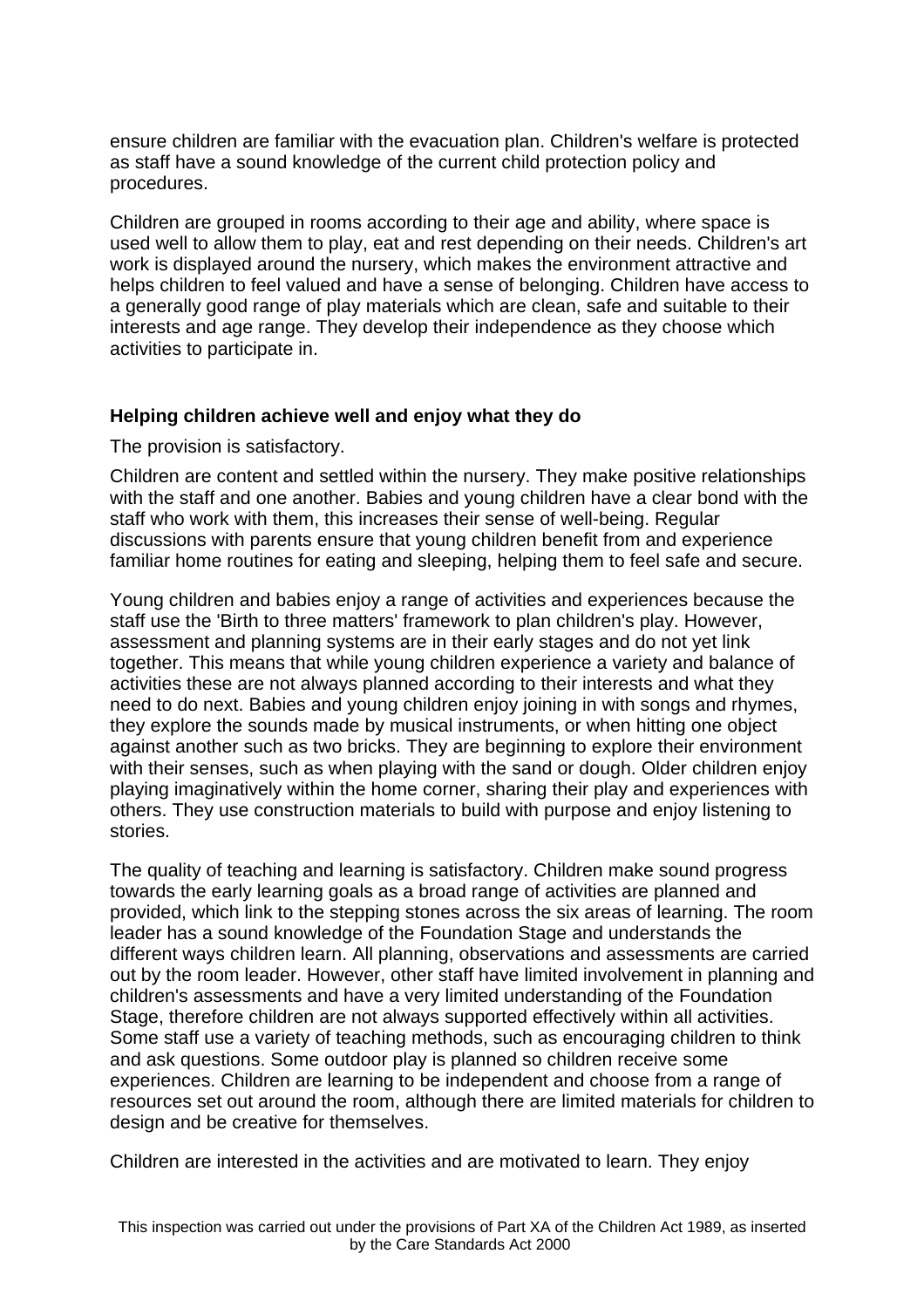learning about Chinese New Year, they listen intently to the story of the animal race, dress up in Chinese costumes and with the use of props carry out the dragon dance. Children make positive relationships with the staff and one another, older children have particular friends within the group, with whom they share play and experiences. Children communicate well with one another, they learn to listen to one another at group time, they express their feelings and use talk to organise their play. Children are learning to link sounds to letters, and are able to identify words beginning with the same sound. They have satisfactory opportunities to write their own names and use writing for different purposes, such as in role play.

Children enjoy number rhymes and count well by rote, whilst children that are more able recognise some numbers and count beyond 10. They use some mathematical language in play and know the names of many common shapes. They learn about different shapes and sizes of objects, such as children enjoy using their imagination to construct a zoo, where they use the bricks to create areas for different types of animals. Children explore various different textures, such as sand and dough, however, additional resources are not always accessible for children to extend their play. They enjoy creative play especially imaginative, and are involved in a variety of role play situations relating to themes which helps to consolidate their learning. They enjoy using musical instruments and learning about the different sounds they make.

# **Helping children make a positive contribution**

The provision is satisfactory.

Children behave well within the nursery, they have clear and consistent boundaries and know what is expected of them. Children learn to work well together by sharing and taking turns with activities and equipment. Older children learn to show care and concern for one another, and during group times praise each other for individual achievements. Staff act as good role models to reinforce good behaviour, they use praise and encouragement which promotes children's self-esteem and confidence. Children participate in activities helping them to learn about their own and other cultures. For example, pre-school children engage in craft activities, dressing-up, and role plays to help them learn about particular festivals such as Chinese New Year. They access a satisfactory range of resources such as dolls, books and puzzles which include positive images of cultures, abilities and lifestyles, so helping them to recognise and respect diversity. However, younger children have limited opportunities to independently access these materials to raise their knowledge of the wider society. Staff have attended relevant training and developed suitable policies to help support children with identified special needs. Children's spiritual, moral, social and cultural development is fostered.

Children are cared for by staff who work with the parents to ensure individual needs are met. Parents of babies and younger children are provided with daily written information about their child's day, and staff work closely with parents to ensure home routines are followed. Policies and procedures are available which ensures parents are fully included in the provision. The partnership with parents and carers of children who receive nursery education is satisfactory. Parents have access to an outline of areas of learning within the Foundation Stage, so providing some guidance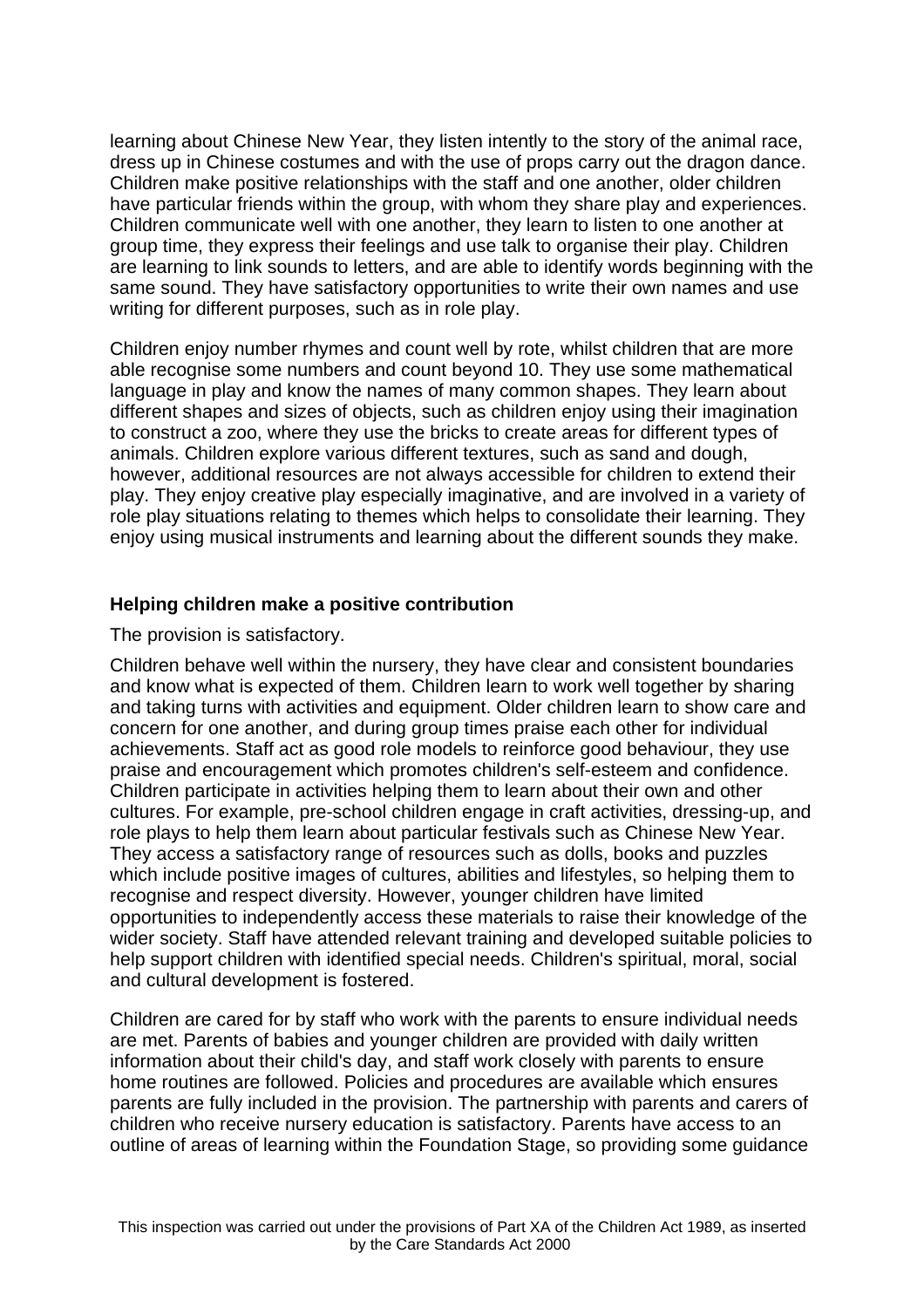on the focus of their children's activities. Opportunities are available for parents to discuss their child's development informally, to view their children's records on request, or through parents evenings.

# **Organisation**

The organisation is inadequate.

Children's well-being is not assured because adult child ratios are not always met. For example, when collecting children from local schools at lunch time. Also as trainees under 17 years are counted in the ratios. Children move freely within the nursery and access sufficient resources because staff organise space appropriately. They are adequately protected from unvetted persons, because suitable procedures are in place to recruit staff and to monitor visitors. Records are kept in a confidential manner to ensure children's privacy.

The quality of leadership and management of the nursery education is satisfactory. The pre-school staff work generally well together, although other staff have limited involvement in activity planning. The manager and staff are committed to improving the care and education for children. Some systems are in place to monitor and evaluate the effectiveness of the nursery. Staff attend a variety of training, although some staff within the pre-school have not attended courses on the Foundation Stage and have very limited understanding within this area. However, 'in-house' training is planned.

The provision does not meet the needs of the range of children for whom it provides.

#### **Improvements since the last inspection**

At the last inspection the provider agreed to conduct a risk assessment on the outside play area identifying actions to be taken to minimize identified risks to ensure children are protected from hazards, this is now in place and increases children's safety. Staff have put into practice the 'Birth to three matters' framework to extend the range of provision for children under three, however this is in the early stages. The child protection statement now includes procedures to be followed in the event of an allegation being made against a member of staff or volunteer. Planning for children receiving nursery education now has clear learning intentions and is in line with the stepping stones of the early learning goals. New assessment systems are in place which take account of evaluations which further children's individual development.

# **Complaints since the last inspection**

Since April 2004 there has been one complaint relating to National Standard 1: Suitable Person, the suitability of staff members. National Standard 2: Organisation, staff ratios not being met. National Standard 7: Health, health risk posed by a puppy. This was investigated by an unannounced visit. No breaches of the national standards were identified and Ofsted will be taking no further action. The provider remains qualified for registration.